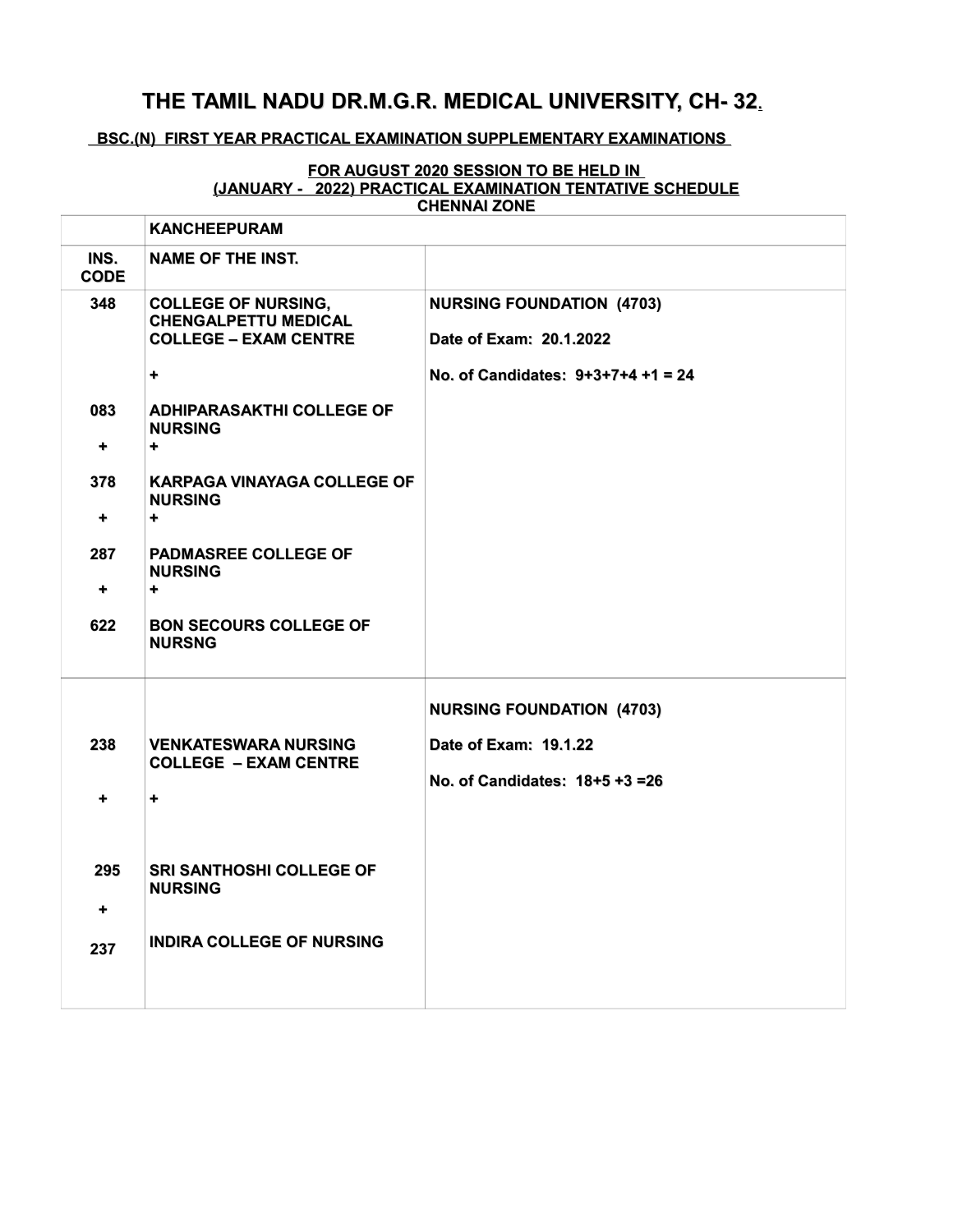| 163<br>+<br>546<br>٠<br>050<br>٠<br>156<br>÷.<br>487<br>218 | CON, MADRAS MEDICAL COLLEGE   NURSING FOUNDATION (4703)<br>- EXAM CENTRE<br>٠<br><b>CSI KALYANI COLLEGE OF</b><br><b>NURSING</b><br>٠<br><b>M.A CHIDAMBARAM COLLEGE OF</b><br><b>NURSING</b><br>$\ddot{}$<br><b>MADHA COLLEGE OF NURSING</b><br>٠<br><b>VEE CARE COLLEGE OF NURSING,</b><br><b>CHENNAI</b><br><b>MOHAMED SATAK A.J COLLEGE OF</b><br><b>NURSING</b> | Date of Exam: 19.1.2022<br>No. of Candidates: 1 + 5 +3+9+1 +3= 22                            |
|-------------------------------------------------------------|---------------------------------------------------------------------------------------------------------------------------------------------------------------------------------------------------------------------------------------------------------------------------------------------------------------------------------------------------------------------|----------------------------------------------------------------------------------------------|
| 481                                                         | SRI DEVI COLLEGE OF NURSING,<br><b>CHENNAI - EXAM CENTRE</b><br>٠                                                                                                                                                                                                                                                                                                   | <b>NURSING FOUNDATION (4703)</b><br>Date of Exam: 20.1.2022 & 21.1.2022                      |
| 335<br>٠                                                    | <b>SREE SASTHA COLLEGE OF</b><br><b>NURSING,</b><br>٠                                                                                                                                                                                                                                                                                                               | No. of Candidates: $10 + 16 + 13 = 39$                                                       |
| 325                                                         | <b>GRT COLLEGE OF NURSING,</b><br><b>TIRUTANI</b>                                                                                                                                                                                                                                                                                                                   |                                                                                              |
|                                                             | <b>NAME OF THE INST.</b>                                                                                                                                                                                                                                                                                                                                            |                                                                                              |
| 259<br>٠.                                                   | <b>BILLROTH COLLEGE OF NURSING</b><br>- EXAM CENTRE<br>÷                                                                                                                                                                                                                                                                                                            | <b>NURSING FOUNDATION (4703)</b>                                                             |
| 291<br>$\ddot{\phantom{1}}$                                 | <b>MMM COLLEGE OF NURSING</b><br>٠                                                                                                                                                                                                                                                                                                                                  | Date of Exam: 20.1.2022                                                                      |
| 293                                                         | <b>RIGHT COLLEGE OF NURSING</b>                                                                                                                                                                                                                                                                                                                                     | No. of Candidates: $2+1+7=10$                                                                |
| 679                                                         | <b>TAGORE COLLEGE OF NURSING</b><br>– EXAM CENTRE<br>۰                                                                                                                                                                                                                                                                                                              | <b>NURSING FOUNDATION (4703)</b><br>Date of Exam: 20.1.2022<br>No. of Candidates: $9+2 = 11$ |
| 317                                                         | <b>SHENBAGHA COLLEGE OF</b><br><b>NURSING</b>                                                                                                                                                                                                                                                                                                                       |                                                                                              |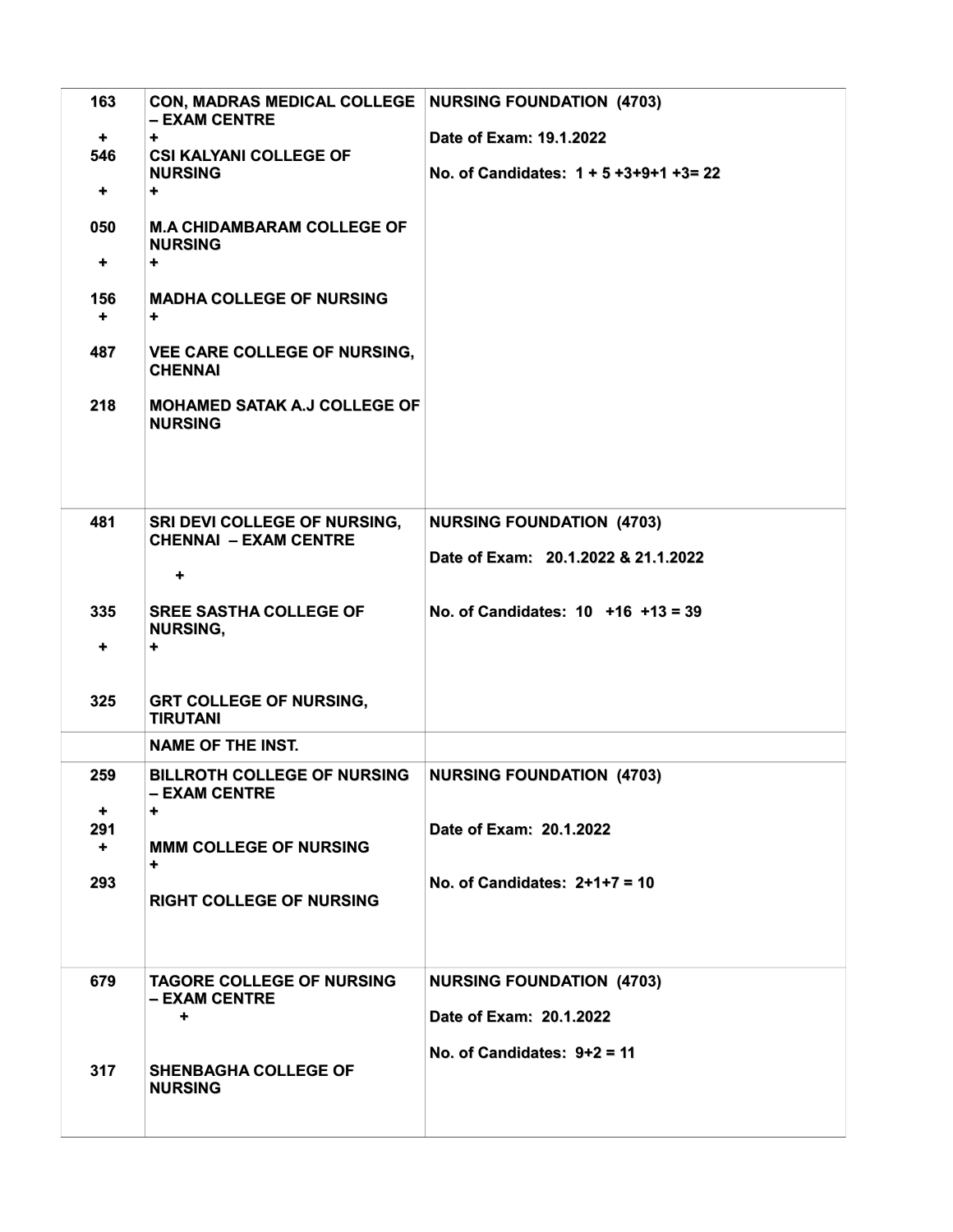| <b>WESTERN ZONE</b> |                                                                               |                                                                         |
|---------------------|-------------------------------------------------------------------------------|-------------------------------------------------------------------------|
|                     | <b>COIMBATORE</b>                                                             |                                                                         |
| 34                  | <b>CON, SRIPMS (SRI RAMAKRISHNA INST.</b><br>OF PARAM. SCIENCES)- EXAM CENTRE | <b>NURSING FOUNDATION (4703)</b><br>Date of Exam: 19.1.2022             |
| 102                 | <b>ANNAI MEENAKSHI COLLEGE OF</b><br><b>NURSING</b>                           | No. of Candidates: $2+4+11+10 = 27$                                     |
| 061                 | <b>CHERRAN COLLEGE OF NURSING</b>                                             |                                                                         |
| 232                 | <b>ELLEN COLLEGE OF NURSING</b>                                               |                                                                         |
| 119                 | <b>K.G.COLLEGE OF NURSING- EXAM</b><br><b>CENTRE</b>                          | <b>NURSING FOUNDATION (4703)</b><br>Date of Exam: 20.1.2022             |
| 332                 | <b>GEM INST OF NURSING EDU &amp; RES.</b>                                     | No. of Candidates: 13+2+4+3 = 22                                        |
| 052                 | <b>J.K COLLEGE OF NURSING</b>                                                 |                                                                         |
| 286                 | <b>KARPAGAM COLLEGE OF NURSING</b>                                            |                                                                         |
|                     |                                                                               |                                                                         |
| 078                 | <b>KMCH COLLEGE OF NURSING- EXAM</b><br><b>CENTRE</b>                         | <b>NURSING FOUNDATION (4703)</b><br>Date of Exam: 19.1.2022 & 20.1.2022 |
| 312                 | <b>KONGUNADU COLLEGE OF NURSING</b>                                           | No. of Candidates: 7+6+4+5+14 = 36                                      |
| 302                 | NIGHTINGALE COLLEGE OF NURSING                                                |                                                                         |
| 154                 | PPG COLLEGE OF NURSING                                                        |                                                                         |
| 805                 | HINDUSTAN COLLEGE OF NURSING                                                  |                                                                         |
| 109                 | <b>PSG COLLEGE OF NURSING - EXAM</b><br><b>CENTRE</b>                         | <b>NURSING FOUNDATION (4703)</b>                                        |
|                     |                                                                               | Date of Exam: 20.1.2022 & 21.1.2022                                     |
| 388                 | <b>ROYAL COLLEGE OF NURSING</b>                                               | No. of Candidates: $6+6+1+7 = 20$                                       |
| 080                 | <b>RVS COLLEGE OF NURSING - SULUR</b>                                         |                                                                         |
| 298                 | <b>RVS COLLEGE OF NURSING,</b><br><b>KANNAMPALAYAM</b>                        |                                                                         |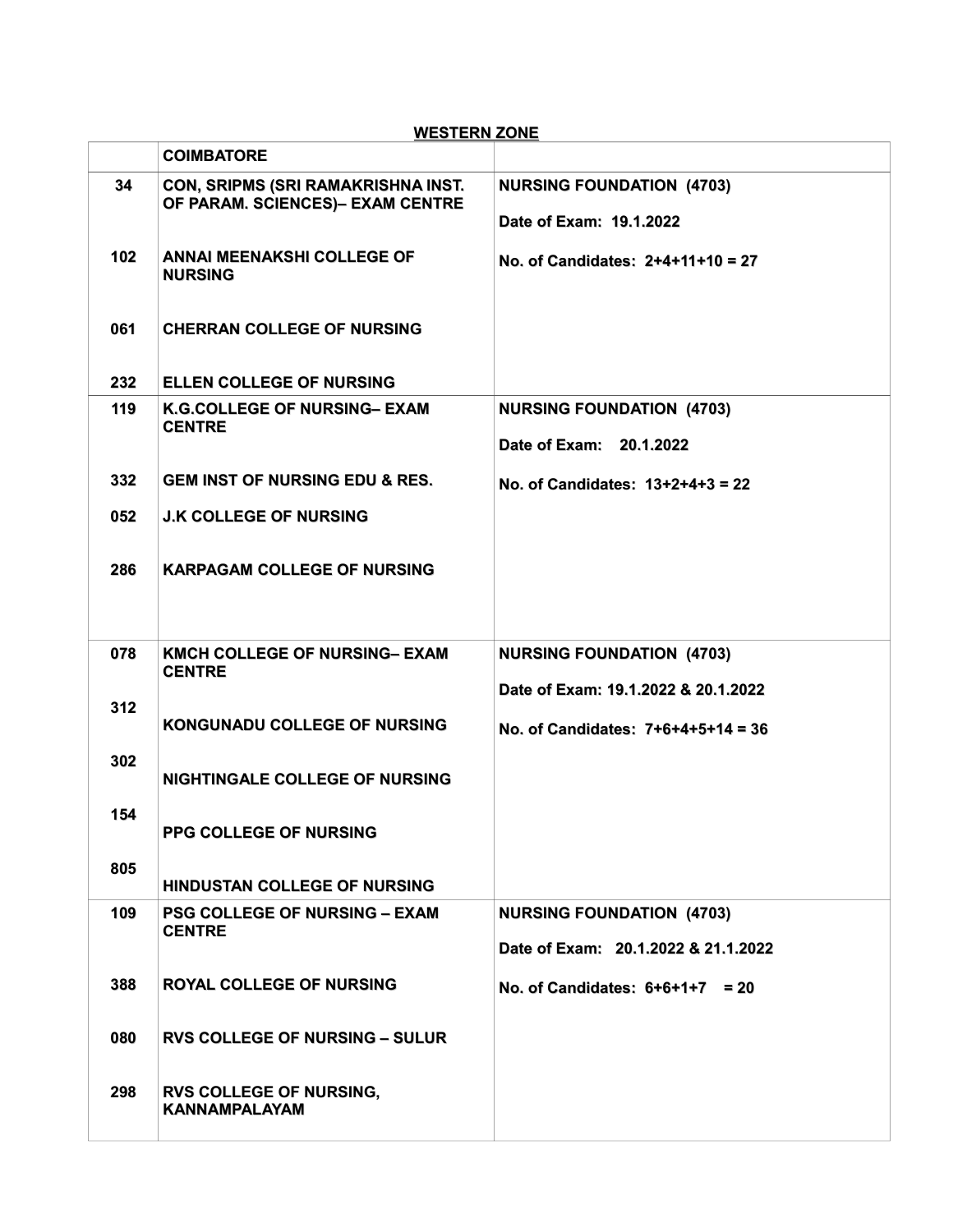| 313 | <b>SREE ABIRAMI COLLEGE OF NURSING</b><br>- EXAM CENTRE               | <b>NURSING FOUNDATION (4703)</b><br>Date of Exam: 19.1.2022<br>No. of Candidates: $18+1+2=21$ |
|-----|-----------------------------------------------------------------------|-----------------------------------------------------------------------------------------------|
| 231 | <b>TEXCITY COLLEGE OF NURSING</b>                                     |                                                                                               |
| 788 | SHRI VENKATESWARA COLLEGE OF<br><b>NURSING</b>                        |                                                                                               |
|     |                                                                       |                                                                                               |
|     | <b>SALEM</b>                                                          |                                                                                               |
| 478 | <b>ST.BONNIE WHITE CON - EXAM CENTRE</b>                              | <b>NURSING FOUNDATION (4703)</b>                                                              |
|     |                                                                       | Date of Exam: 19.1.22 & 20.1.22                                                               |
| 158 | <b>SHANMUGA COLLEGE OF NURSING</b>                                    | No. of Candidates: $11+9+4+4+1 = 28$                                                          |
| 334 | <b>SHRI BHARANI COLLEGE OF NURSING</b>                                |                                                                                               |
| 619 | <b>KAMALA COLLEGE OF NURSING</b>                                      |                                                                                               |
| 620 | <b>SRI KRISHNA INST OF NURSING EDU &amp;</b><br>RES.                  |                                                                                               |
| 235 | <b>VIVEKANANDHA NURSING COLLEGE FOR</b><br><b>WOMEN – EXAM CENTRE</b> | <b>NURSING FOUNDATION (4703)</b><br>Date of Exam: 19.1.22 & 20.1.22                           |
|     |                                                                       | No. of Candidates: $19+6+10+10 = 45$                                                          |
| 591 | <b>SPC INST OF NURSING &amp; RES EDU</b>                              |                                                                                               |
| 751 | <b>SRI SHANMUGA COLLEGE OF NURSING</b><br><b>FOR WOMEN</b>            |                                                                                               |
| 789 | DHARAN COLLEGE OF NURSING, SALEM                                      |                                                                                               |
|     |                                                                       |                                                                                               |
|     |                                                                       |                                                                                               |
|     |                                                                       |                                                                                               |
|     |                                                                       |                                                                                               |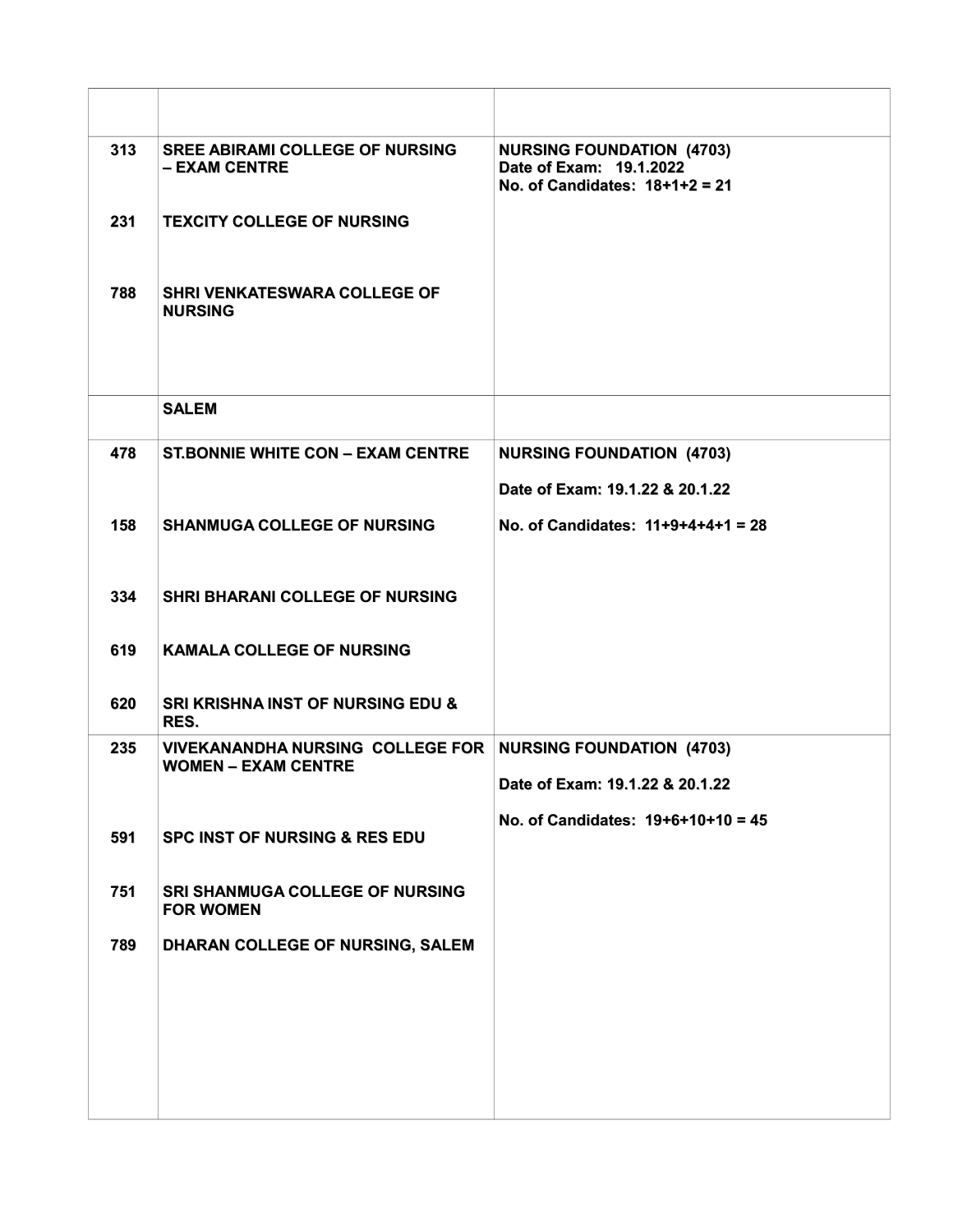|     | <b>DHARMAPURI</b>                                                                     |                                                                     |
|-----|---------------------------------------------------------------------------------------|---------------------------------------------------------------------|
| 289 | <b>SWAMY VIVEKANANDA COLLEGE OF</b><br><b>NURSING - EXAM CENTRE</b>                   | <b>NURSING FOUNDATION (4703)</b>                                    |
| 324 | OM SAKTHI COLLEGE OF NURSING                                                          | Date of Exam: 19.1.2022 & 20.1.2022                                 |
| 296 | <b>SRI PASPO COLLEGE OF NURSING</b>                                                   | No. of Candidates: 3+5+14+4+6+4+3+7+1 = 47                          |
| 306 | <b>SRI VIJAY VIDYALAYA COLLEGE OF</b><br><b>NURSING</b>                               |                                                                     |
| 595 | <b>ANNAI COLLEGE OF NURSING</b>                                                       |                                                                     |
| 088 | <b>PADMAVATHI COLLEGE OF NURSING</b>                                                  |                                                                     |
| 815 | <b>PACHAMUTHU COLLEGE OF NURSING</b>                                                  |                                                                     |
| 467 | <b>JEEVA COLLEGE OF NURSING</b>                                                       |                                                                     |
| 800 | ST PETERS COLLEGE OF NURSING,<br><b>HOSUR</b>                                         |                                                                     |
|     | <b>THIRUPUR</b>                                                                       |                                                                     |
| 623 | <b>REVATHI COLLEGE OF NURSING, TIRUPUR NURSING FOUNDATION (4703)</b><br>- EXAM CENTRE |                                                                     |
| 340 | <b>MAHARANI COLLEGE OF NURSING</b>                                                    | Date of Exam: 19.1.2022                                             |
| 112 | <b>SARA COLLEGE OF NURSING</b>                                                        | No. of Candidates: $16+1+2+1 = 20$                                  |
| 278 | SHIVPARVATHI MANDRADIAR COLLEGE<br>OF NURSING.                                        |                                                                     |
|     | <b>ERODE</b>                                                                          |                                                                     |
| 215 | DHANVANTHRI COLLEGE OF NURSING,<br><b>ERODE - EXAM CENTRE</b>                         | <b>NURSING FOUNDATION (4703)</b>                                    |
| 216 | DHARMARATHNAKARA Dr. MAHALINGAM<br><b>COLLEGE OF NURSING</b>                          | Date of Exam: 19.1.2022<br>No. of Candidates: $14 + 3 + 3 + 3 = 23$ |
| 261 | <b>NANDA CHOLLEGE OF NURSING, ERODE</b>                                               |                                                                     |
| 321 | <b>VELLALAR COLLEGE OF NURSING, ERODE</b>                                             |                                                                     |
|     |                                                                                       |                                                                     |